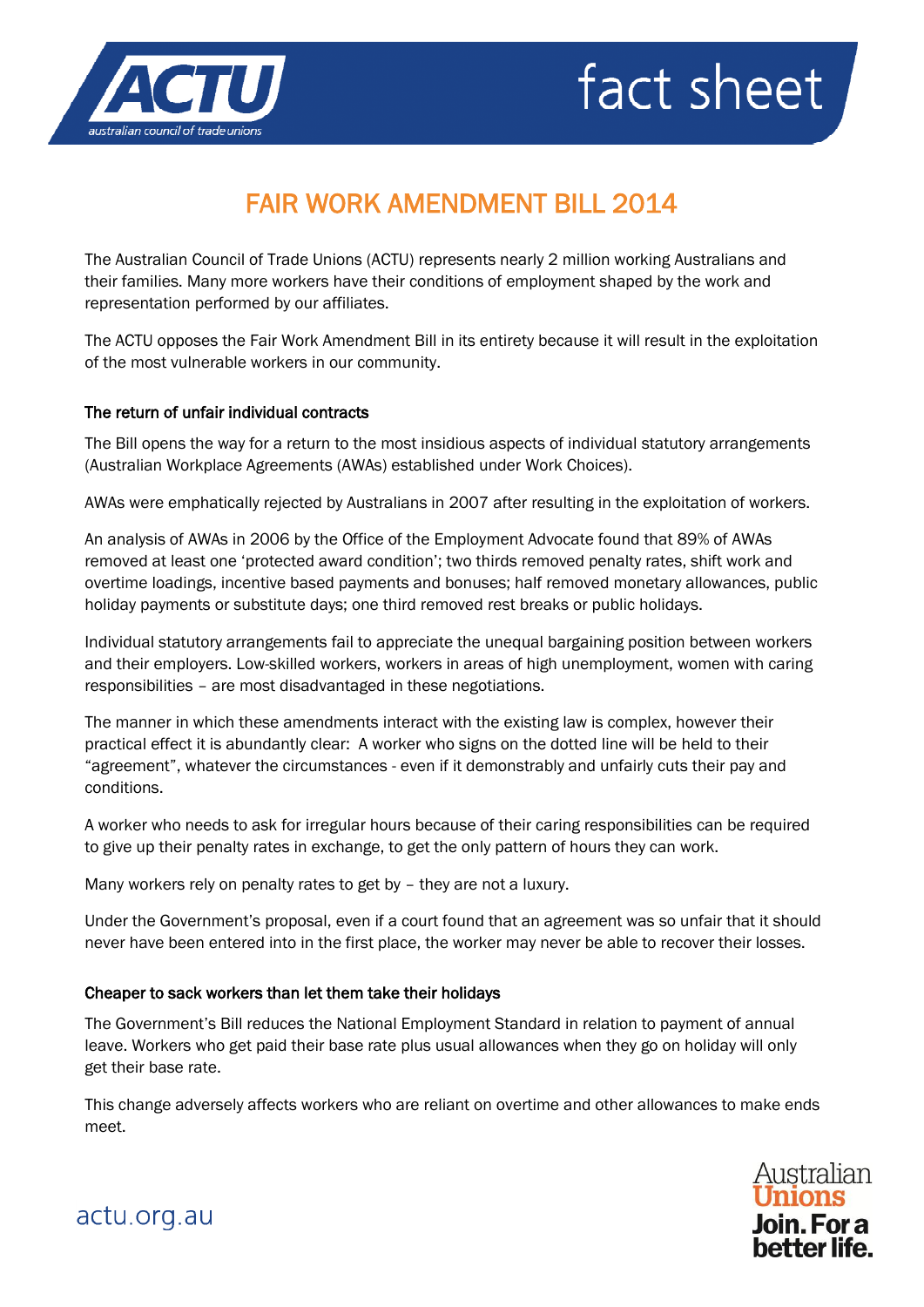An employee who doesn't take all of their holidays before they leave their job will be worse off than if they had taken their holidays.

National Employment Standards are taken into account in awards, collective agreements and employment contracts. Anyone who thought their conditions were protected because of the National Employment Standards would be worse off because of this Bill.

#### A green light to sham arrangements

Currently, when a business restructures or outsources work to a related company, and its employees move, the employee's pay and conditions generally go with them.

The Fair Work Commission can change the employee's conditions having regard to all the circumstances, including the economic capacity of the new employer, compatibility with existing arrangements and productivity.

This Bill requires that employees will always lose their conditions in these circumstances and the Fair Work Commission will have no role.

These arrangements create an incentive for sham restructuring and sets up a race to the bottom for wages and conditions that is not in the long term interests of the Australian economy or society.

#### Greenfields "Agreements"

This Bill creates a special rule for a special group of employers in the mining and construction industries, allowing them to reach agreement with themselves. This change undermines the principle that there should be one law for everyone.

The Bill allows these companies to simply write their own workplace agreement.

There is real potential for substandard agreements that will undermine terms and conditions across an industry as a whole.

The Bill would give a special deal to some of Australia's most powerful companies while workers in other industries and businesses are excluded. The irony is that if this arrangement was extended to the whole economy it would look more like centralised wage fixing than enterprise bargaining.

#### Giving employers a veto over industrial action

The current rule, which has been around since 1993, allowed workers to take industrial action as long as they were genuinely trying to reach agreement.

It is a rule grounded in fairness. Parties seeking to use lawful industrial action in support of their claims should first try to reach agreement with the other parties to the dispute.

The changes proposed by the Government in effect give the employer a right of veto over employees taking industrial action. The employer has to agree to bargain with the employees in order to give employees the chance to take industrial action.

This Bill strips workers of their ability to negotiate with companies that don't want to do a deal. It provides a structural incentive not to bargain.